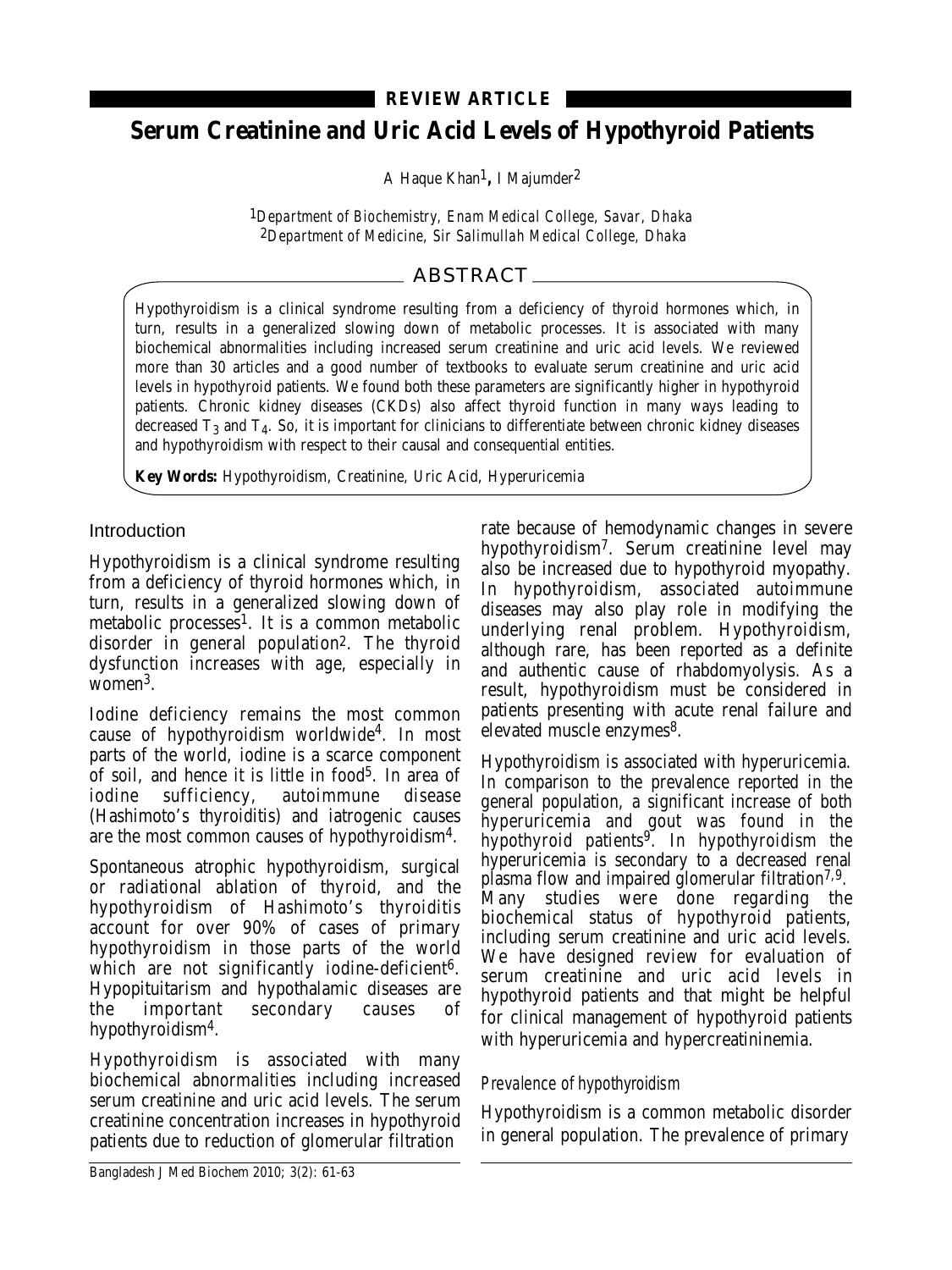#### 62 Bangladesh J Med Biochem; 3(2)

hypothyroidism is 1:100, but it may be 5: 00 if patients with subclinical hypothyroidism (normal  $T<sub>4</sub>$ , raised TSH) are included<sup>6</sup>. According to a study done by Sawin et al. (cited by Duntas<sup>3</sup>), hypothyroidism is a common disorder with a prevalence rate up to 20%. In another cross-sectional study on twelve hundred and twelve subjects of both sexes and age 20-60 years, the incidence of subclinical hypothyroidism was 19.7%10.

#### Hypothyroidism and biochemical abnormalities

Hypothyroidism is associated with many biochemical abnormalities including high serum creatinine and uric acid levels. It is of paramount clinical importance. So, proper knowledge of these abnormalities and their consequential effects are very important and useful for clinical management of the patients.

#### Hypothyroidism and hypercreatninemia

Kreisman and Hennessey in their study found that mean serum creatinine level in hypothyroid cases was significantly greater in comparison to euthyroid value<sup>11</sup>. In another study on  $14$  newly diagnosed hypothyroid patients in Switzerland mean serum creatinine level was found elevated and decreased after thyroxine replacement therapy12. Treatment of hypothyroidism resulted in a significant and sustained reduction of their serum creatinine levels in 2 (two) cases indicating that TSH should be considered in screening procedures of patients with chronic renal failure presenting with recent accelerated aggravation of renal function $13$ . Serum creatinine concentration in hypothyroid patients increases due to reduction of glomerular filtration rate because of hemodynamic changes in severe hypothyroidism.<sup>8</sup> Serum creatinine level may also increase because of associated autoimmune diseases that might play a role in modifying the underlying renal problem13.

In one study done in the Biochemistry department of Bangabandhu Sheikh Mujib Medical University serum creatinine value was found significantly higher in cases compared to controls (Fig.  $1$ )<sup>14</sup>.



**Figure 1:** Serum creatinine and uric acid levels of study subjects

#### Hypothyroidism and hyperuricemia

Uric acid was found significantly elevated in primary hypothyroidism7. In some other studies also serum uric acid level was found elevated in hypothyroid patients<sup>15,16</sup>. In a study on  $12$ (twelve) induced hypothyroid rabbits, mean serum uric acid level was found higher in hypothyroid condition than in euthyroid condition17. In an epidemiological study in northern Finland in 1969, hyperuricemia was found in rural, urban and hospital admitted hypothyroid patients18. In hypothyroidism the hyperuricemia is secondary to a decreased renal plasma flow and impaired glomerular filtration $7,9$ .

In a case-control study done in the Biochemistry department of Bangabandhu Sheikh Mujib Medical University, Dhaka, Bangladesh serum uric acid level has been found significantly higher in cases compared to controls<sup>14</sup>.

## Conclusion

In our review analysis, serum creatinine level has been found to be significantly higher in hypothyroid patients. So, hypothyroidism should be taken into account in patients presenting with chronic kidney diseases. On the other hand, chronic kidney diseases also affect thyroid function in many ways leading to decreased T3 and T4. Therefore, it is important for the clinician to differentiate between chronic kidney diseases (CKDs) and hypothyroidism with